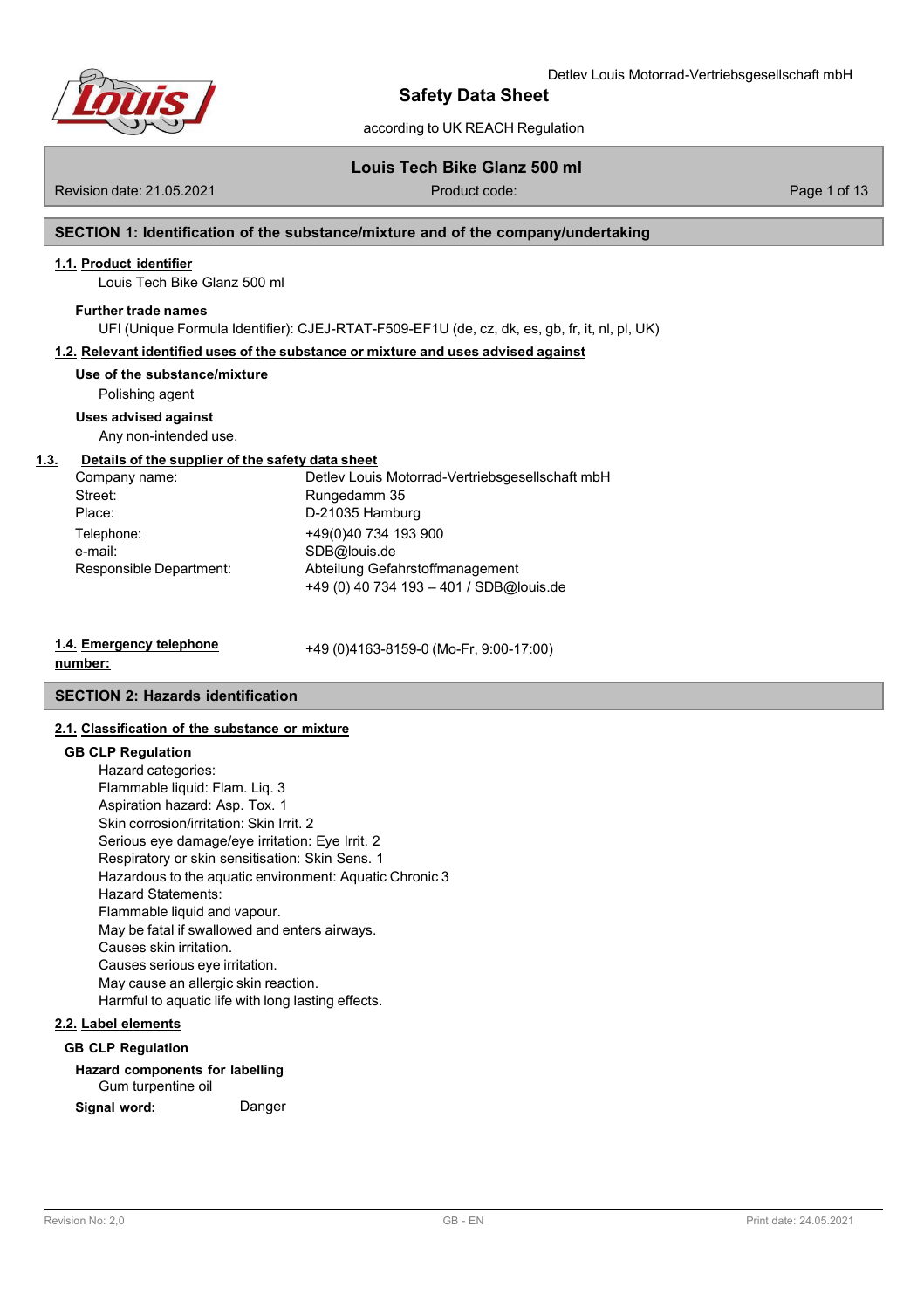

# according to UK REACH Regulation

# **Louis Tech Bike Glanz 500 ml**

Revision date: 21.05.2021 code: Product code: Product code: Page 2 of 13

**Pictograms:**

Product code:



# **Hazard statements**

| H <sub>226</sub> | Flammable liquid and vapour.                       |
|------------------|----------------------------------------------------|
| H304             | May be fatal if swallowed and enters airways.      |
| H315             | Causes skin irritation.                            |
| H317             | May cause an allergic skin reaction.               |
| H319             | Causes serious eye irritation.                     |
| H412             | Harmful to aquatic life with long lasting effects. |

### **Precautionary statements**

| P <sub>101</sub> | If medical advice is needed, have product container or label at hand.                             |
|------------------|---------------------------------------------------------------------------------------------------|
| P <sub>102</sub> | Keep out of reach of children.                                                                    |
| P <sub>210</sub> | Keep away from heat, hot surfaces, sparks, open flames and other ignition sources. No<br>smoking. |
| P <sub>280</sub> | Wear protective gloves/protective clothing/eye protection/face protection.                        |
| P301+P310        | IF SWALLOWED: Immediately call a POISON CENTER/doctor.                                            |
| P331             | Do NOT induce vomiting.                                                                           |
| P337+P313        | If eye irritation persists: Get medical advice/attention.                                         |
| P405             | Store locked up.                                                                                  |
| P <sub>501</sub> | Dispose of this material and its container to hazardous or special waste collection point.        |

### **2.3. Other hazards**

In use, may form flammable/explosive vapour-air mixture. The substances in the mixture do not meet the PBT/vPvB criteria according to REACH, annex XIII.

# **SECTION 3: Composition/information on ingredients**

### **3.2. Mixtures**

#### **Hazardous components**

| <b>CAS No</b> | Chemical name                                                                                                                                                                      |  |  |  |  |  |
|---------------|------------------------------------------------------------------------------------------------------------------------------------------------------------------------------------|--|--|--|--|--|
|               | Index No<br>EC No<br>REACH No                                                                                                                                                      |  |  |  |  |  |
|               | <b>GHS Classification</b>                                                                                                                                                          |  |  |  |  |  |
| 8006-64-2     | turpentine, oil                                                                                                                                                                    |  |  |  |  |  |
|               | 932-349-8<br>650-002-00-6<br>01-2119553060-53                                                                                                                                      |  |  |  |  |  |
|               | Flam. Liq. 3, Acute Tox. 4, Acute Tox. 4, Acute Tox. 4, Skin Irrit. 2, Eye Irrit. 2, Skin Sens. 1, Asp.<br>Tox. 1, Aquatic Chronic 2; H226 H332 H312 H302 H315 H319 H317 H304 H411 |  |  |  |  |  |

Full text of H and EUH statements: see section 16.

# **Specific Conc. Limits, M-factors and ATE**

| CAS No    | IEC No           | Chemical name                                                                                    | Quantity   |
|-----------|------------------|--------------------------------------------------------------------------------------------------|------------|
|           |                  | Specific Conc. Limits, M-factors and ATE                                                         |            |
| 8006-64-2 | $1932 - 349 - 8$ | turpentine, oil                                                                                  | $20 - 525$ |
|           |                  | Inhalation: $LC50 = 13.7$ mg/l (vapours); inhalation: $ATE = 1.5$ mg/l (dusts or mists); dermal: |            |
|           |                  | $LD50 =$ > 2000 mg/kg; oral: LD50 = > 500 mg/kg                                                  |            |

### **Labelling for contents according to Regulation (EC) No 648/2004**

15 % - < 30 % aliphatic hydrocarbons, < 5 % non-ionic surfactants, perfumes (Limonene).

# **Further Information**

Product does not contain listed SVHC substances > 0,1 % according to Regulation (EC) No. 1907/2006 Article 59 (REACH)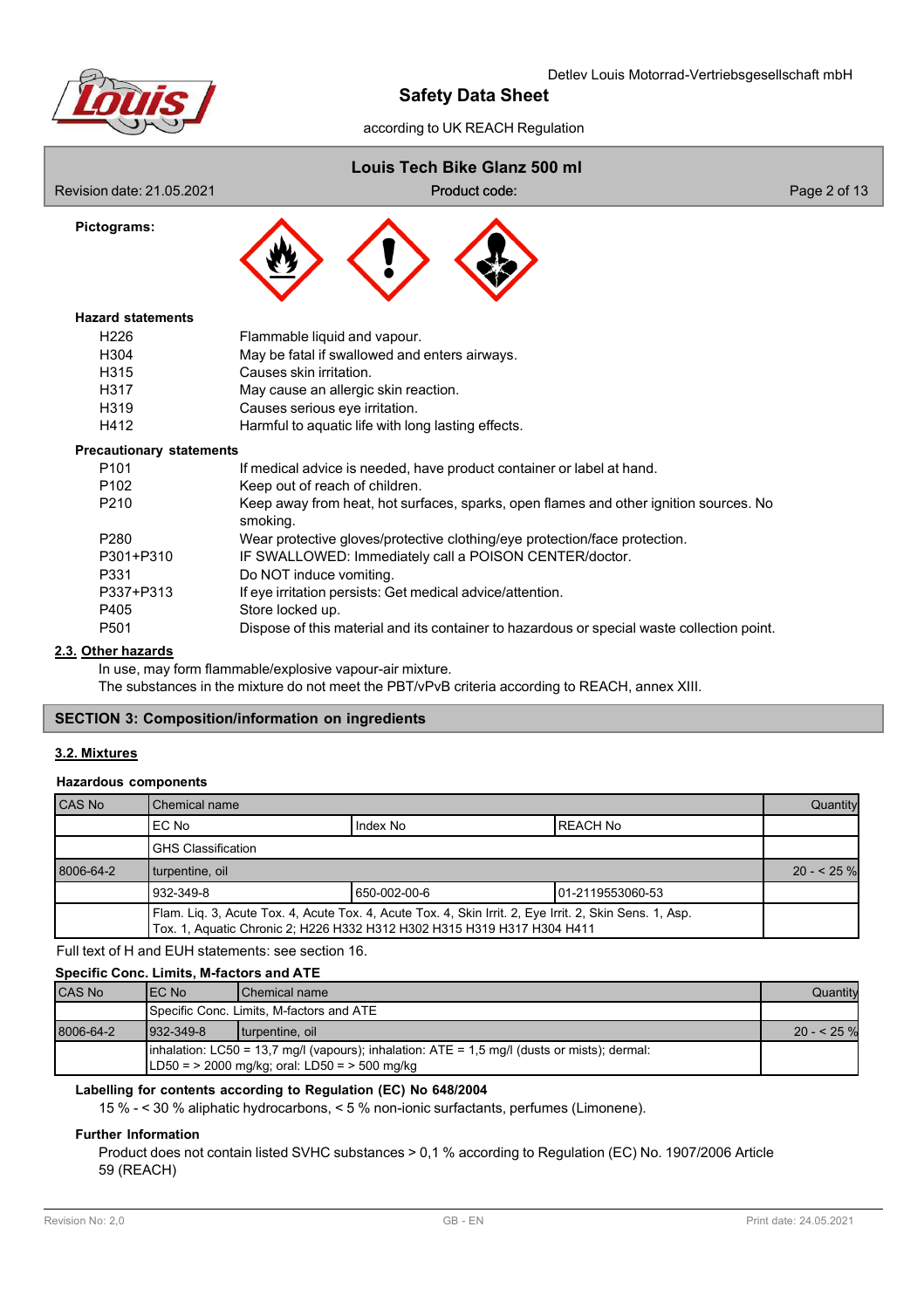

# according to UK REACH Regulation

# **Louis Tech Bike Glanz 500 ml**

Revision date: 21.05.2021 code: Product code: Product code: Page 3 of 13

Product code:

# **SECTION 4: First aid measures**

# **4.1. Description of first aid measures**

#### **General information**

In case of accident or unwellness, seek medical advice immediately (show directions for use or safety data sheet if possible). Take off immediately all contaminated clothing.

#### **After inhalation**

Remove person to fresh air and keep comfortable for breathing. In case of respiratory tract irritation, consult a physician.

#### **After contact with skin**

Take off immediately all contaminated clothing. Wash with plenty of water. In case of skin irritation, seek medical treatment.

### **After contact with eyes**

Rinse cautiously with water for several minutes. Remove contact lenses, if present and easy to do. Continue rinsing. In case of eye irritation consult an ophthalmologist. If eye irritation persists: Get medical advice/attention.

#### **After ingestion**

Rinse mouth thoroughly with water. Let water be drunken in little sips (dilution effect). Do NOT induce vomiting. Never give anything by mouth to an unconscious person or a person with cramps. In all cases of doubt, or when symptoms persist, seek medical advice.

### **4.2. Most important symptoms and effects, both acute and delayed**

Observe risk of aspiration if vomiting occurs.

#### **4.3. Indication of any immediate medical attention and special treatment needed**

Treat symptomatically.

### **SECTION 5: Firefighting measures**

# **5.1. Extinguishing media**

### **Suitable extinguishing media**

Carbon dioxide (CO2). Dry extinguishing powder. alcohol resistant foam. In case of major fire and large quantities: Atomized water.

#### **Unsuitable extinguishing media**

High power water jet.

#### **5.2. Special hazards arising from the substance or mixture**

Can be released in case of fire: Gas/vapours, irritant. Carbon monoxide Carbon dioxide (CO2).

### **5.3. Advice for firefighters**

In case of fire: Wear self-contained breathing apparatus.In case of fire and/or explosion do not breathe fumes.

# **Additional information**

Collect contaminated fire extinguishing water separately. Do not allow entering drains or surface water. Use water spray jet to protect personnel and to cool endangered containers. In case of major fire and large quantities: Evacuate area. Fight fire remotely due to the risk of explosion.

# **SECTION 6: Accidental release measures**

#### **6.1. Personal precautions, protective equipment and emergency procedures**

#### **General measures**

Remove all sources of ignition. Ventilate affected area. Do not breathe gas/vapour/aerosol. Avoid contact with skin, eyes and clothes.

#### **For non-emergency personnel**

Personal protection equipment: see section 8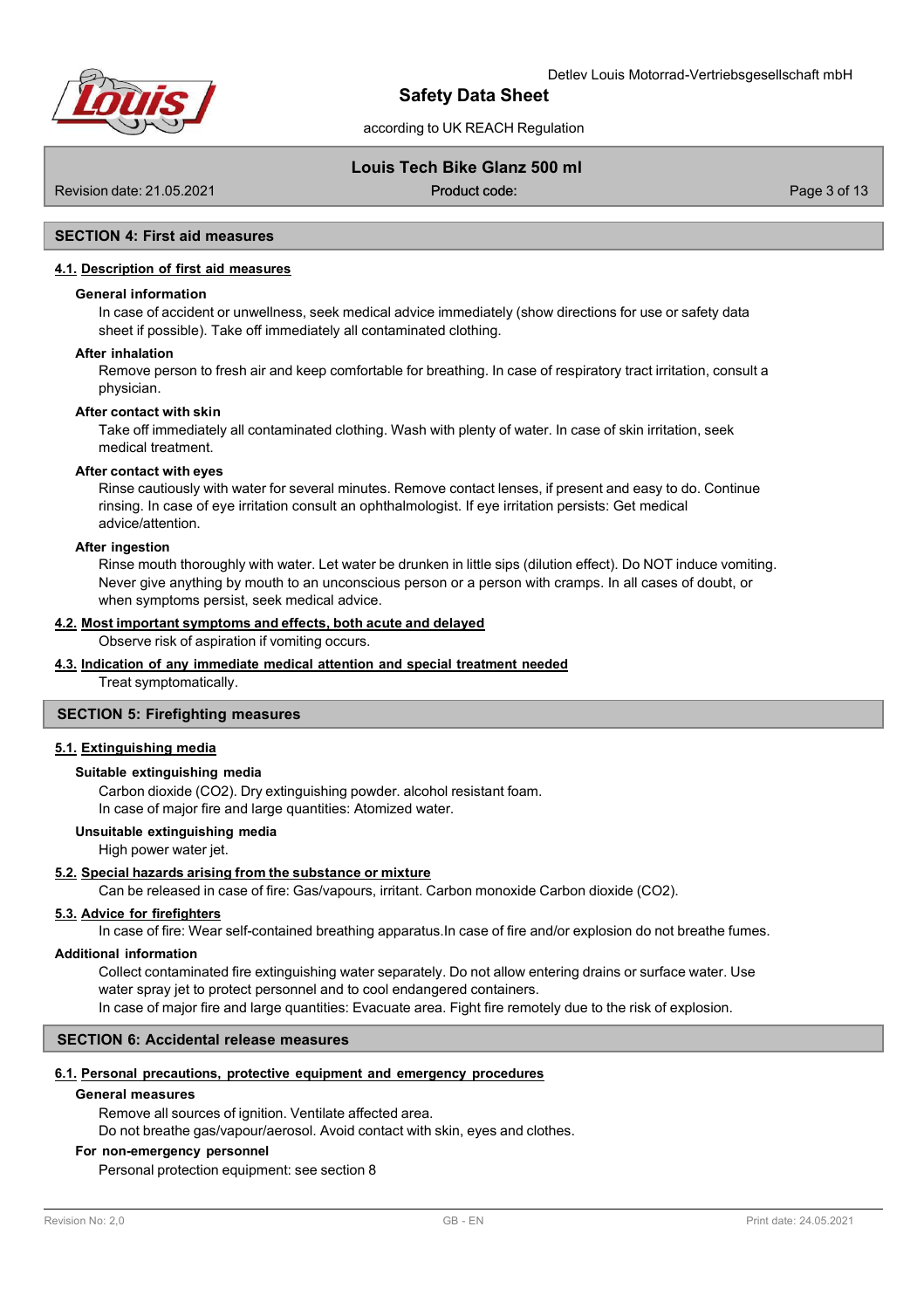

# according to UK REACH Regulation

# **Louis Tech Bike Glanz 500 ml**

Revision date: 21.05.2021 code: Product code: Product code: Page 4 of 13

Product code:

### **For emergency responders**

No special measures are necessary.

### **6.2. Environmental precautions**

Do not allow to enter into surface water or drains. Cover drains. Prevent spread over a wide area (e.g. by containment or oil barriers). In case of gas escape or of entry into waterways, soil or drains, inform the responsible authorities.

#### **6.3. Methods and material for containment and cleaning up**

#### **For containment**

Absorb with liquid-binding material (e.g. sand, diatomaceous earth, acid- or universal binding agents). Treat the recovered material as prescribed in the section on waste disposal.

#### **For cleaning up**

Clean contaminated objects and areas thoroughly observing environmental regulations.

# **Other information**

Ventilate affected area.

# **6.4. Reference to other sections**

Safe handling: see section 7 Disposal: see section 13

### **SECTION 7: Handling and storage**

### **7.1. Precautions for safe handling**

#### **Advice on safe handling**

Provide adequate ventilation as well as local exhaustion at critical locations. Wear suitable protective clothing. (See section 8.)

### **Advice on protection against fire and explosion**

Keep away from sources of ignition. - No smoking. Take precautionary measures against static discharges. Flammable vapours can accumulate in head space of closed systems. In use, may form flammable/explosive vapour-air mixture. Heating causes rise in pressure with risk of bursting.

#### **Advice on general occupational hygiene**

The usual precautions for handling chemicals should be considered.

Always close containers tightly after the removal of product. When using do not eat, drink, smoke, sniff. Wash hands before breaks and after work. Remove contaminated clothing immediatley and dispose off safely. Wash contaminated clothing prior to re-use. Used working clothes should not be worn outside the work area. Street clothing should be stored seperately from work clothing.

# **Further information on handling**

Heating causes rise in pressure with risk of bursting. Avoid contact with skin, eyes and clothes. General protection and hygiene measures: See section 8.

### **7.2. Conditions for safe storage, including any incompatibilities**

### **Requirements for storage rooms and vessels**

Keep container tightly closed in a cool, well-ventilated place. Protect against direct sunlight. Ensure adequate ventilation of the storage area.

Make sure spills can be contained (e.g. sump pallets or kerbed areas).

#### **Hints on joint storage**

Do not store together with: Gas. Explosives. Flammable solids. Pyrophoric liquids and solids. Self-heating substances and mixtures. Substances and mixtures which, in contact with water, emit flammable gases. Oxidizing liquids. Oxidizing solids. ammonium nitrate. Self-reactive substances and mixtures. Organic peroxides. Non-combustible toxic substances. Radioactive substances. Infectious substances.

### **Further information on storage conditions**

Keep the packing dry and well sealed to prevent contamination and absorbtion of humidity. Protect against: UV-radiation/sunlight. heat. Humidity frost.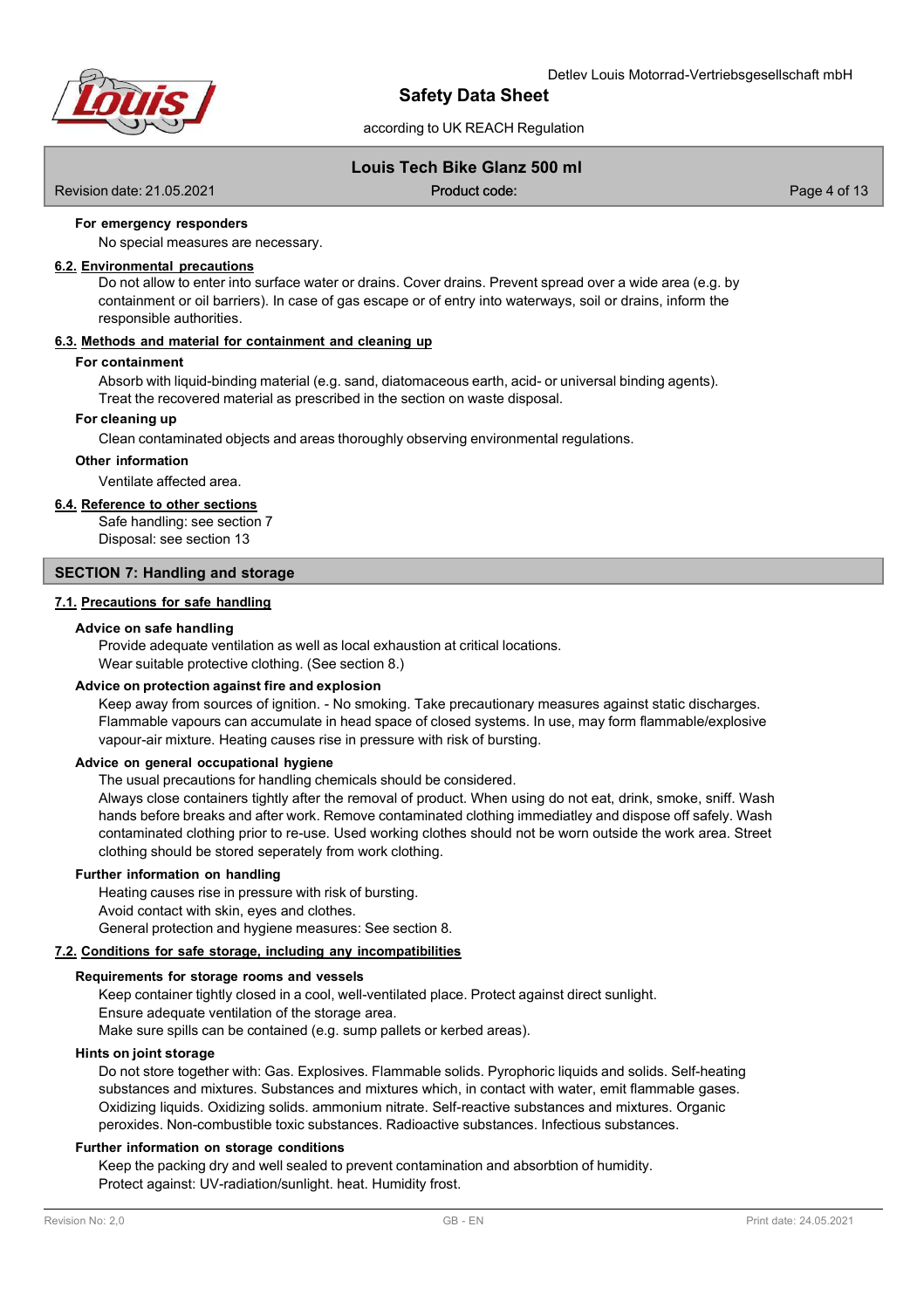

# Detlev Louis Motorrad-Vertriebsgesellschaft mbH

# **Safety Data Sheet**

according to UK REACH Regulation

# **Louis Tech Bike Glanz 500 ml**

Revision date: 21.05.2021 **Contract Contract Contract Contract Contract Contract Contract Contract Contract Contract Contract Contract Contract Contract Contract Contract Contract Contract Contract Contract Contract Contra** 

Product code:

storage temperature:

# **7.3. Specific end use(s)**

See section 1.

**SECTION 8: Exposure controls/personal protection**

# **8.1. Control parameters**

# **Exposure limits (EH40)**

| CAS No    | Substance  | ppm | mq/m <sup>3</sup> | fibres/ml | Category      | Origin |
|-----------|------------|-----|-------------------|-----------|---------------|--------|
| 8006-64-2 | Turpentine | 100 | 566               |           | TWA (8 h)     | WEL    |
|           |            | 150 | 850               |           | STEL (15 min) | WEL    |

# **DNEL/DMEL values**

| <b>CAS No</b>            | Substance       |                       |          |                                |
|--------------------------|-----------------|-----------------------|----------|--------------------------------|
| DNEL type                |                 | <b>Exposure route</b> | Effect   | Value                          |
| 8006-64-2                | turpentine, oil |                       |          |                                |
| Worker DNEL, long-term   |                 | inhalation            | systemic | $3,8$ mg/m <sup>3</sup>        |
| Worker DNEL, long-term   |                 | dermal                | systemic | $1,17 \text{ mg/kg}$<br>bw/day |
| Consumer DNEL, long-term |                 | inhalation            | systemic | $0,674$ mg/m <sup>3</sup>      |
| Consumer DNEL, long-term |                 | dermal                | systemic | 0,417 mg/kg<br>bw/day          |
| Consumer DNEL, long-term |                 | oral                  | systemic | $0,417$ mg/kg<br>bw/day        |

# **PNEC values**

| CAS No                                           | Substance       |  |  |  |  |  |
|--------------------------------------------------|-----------------|--|--|--|--|--|
| Environmental compartment<br>Value               |                 |  |  |  |  |  |
| 8006-64-2                                        | turpentine, oil |  |  |  |  |  |
| Freshwater                                       | $0,03$ mg/l     |  |  |  |  |  |
| Marine water                                     | $0,003$ mg/l    |  |  |  |  |  |
| Freshwater sediment                              | 7,75 mg/kg      |  |  |  |  |  |
| Marine sediment<br>$0,775$ mg/kg                 |                 |  |  |  |  |  |
| Secondary poisoning                              | 4 mg/kg         |  |  |  |  |  |
| Micro-organisms in sewage treatment plants (STP) | 6,6 mg/l        |  |  |  |  |  |
| Soil                                             | 1,53 mg/kg      |  |  |  |  |  |

# **8.2. Exposure controls**









**Appropriate engineering controls**

Technical measures and the application of suitable work processes have priority over personal protection equipment.

Provide adequate ventilation as well as local exhaustion at critical locations.

**Individual protection measures, such as personal protective equipment**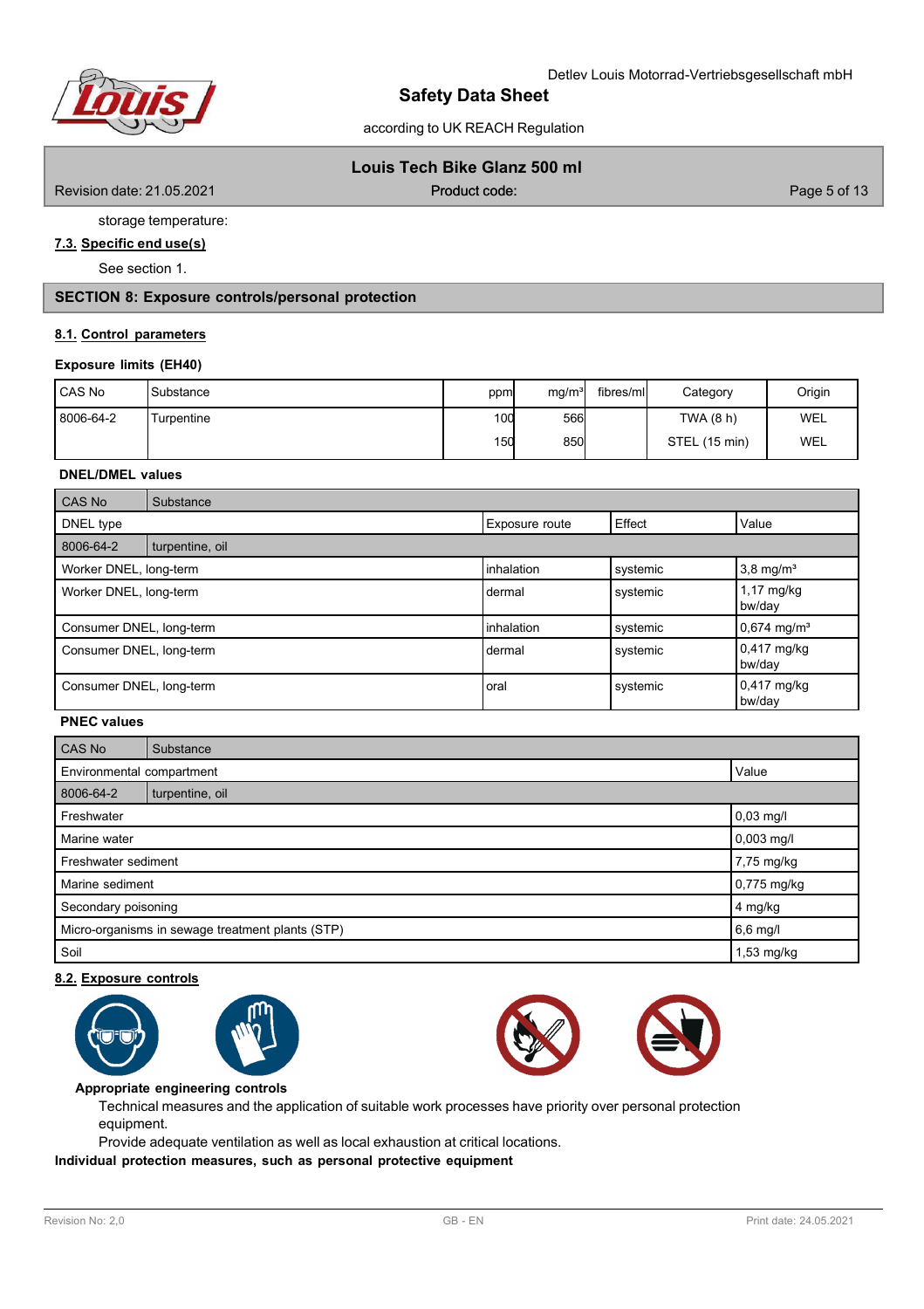

# according to UK REACH Regulation

# **Louis Tech Bike Glanz 500 ml**

Revision date: 21.05.2021 code: Product code: Product code: Page 6 of 13

Product code:

### **Eye/face protection**

Wear safety glasses; chemical goggles (if splashing is possible). BS/EN 166

#### **Hand protection**

In case of prolonged or frequently repeated skin contact: Wear suitable gloves. (BS EN 374)

Suitable material: Butyl rubber.

Thickness of glove material: 0,5 mm

Breakthrough time  $>=$  480 min. penetration time (maximum wearing period):  $\sim$  120 min. (estimated) In the case of wanting to use the gloves again, clean them before taking off and air them well. Before using check leak tightness / impermeability.

For special purposes, it is recommended to check the resistance to chemicals of the protective gloves mentioned above together with the supplier of these gloves.

### **Skin protection**

Wear suitable protective clothing.

Minimum standard for preventive measures while handling with working materials are specified in the TRGS 500 (D).

# **Respiratory protection**

With correct and proper use, and under normal conditions, breathing protection is not required.

Respiratory protection necessary at:

Generation/formation of aerosols

Exceeding exposure limit values

Insufficient ventilation

Suitable respiratory protective equipment: Combination filtering device (EN 14387) Type: A/P2-3

The filter class must be suitable for the maximum contaminant concentration (gas/vapour/aerosol/particulates) that may arise when handling the product. If the concentration is exceeded, self-contained breathing apparatus must be used.

### **Environmental exposure controls**

Do not allow uncontrolled discharge of product into the environment. This material and its container must be disposed of in a safe way.

# **SECTION 9: Physical and chemical properties**

#### **9.1. Information on basic physical and chemical properties**

| Physical state:                                                                         | liquid         |                              |
|-----------------------------------------------------------------------------------------|----------------|------------------------------|
| Colour:                                                                                 | red            |                              |
| Odour:                                                                                  | Characteristic |                              |
| Changes in the physical state                                                           |                |                              |
| Melting point/freezing point:                                                           |                | not determined               |
| Boiling point or initial boiling point and<br>boiling range:                            |                | $149^{\circ}$ C $^{\circ}$ C |
| Pour point:                                                                             |                | not determined               |
| Flash point:                                                                            |                | 56 $°C$                      |
| <b>Explosive properties</b><br>In use, may form flammable/explosive vapour-air mixture. |                |                              |
| Lower explosion limits:                                                                 |                | 0,7                          |
| Upper explosion limits:                                                                 |                | 10                           |
| Auto-ignition temperature:                                                              |                | 220 °C                       |
| Decomposition temperature:                                                              |                | not determined               |
| <b>Oxidizing properties</b>                                                             |                |                              |
| none                                                                                    |                |                              |
| pH-Value:                                                                               |                | not determined               |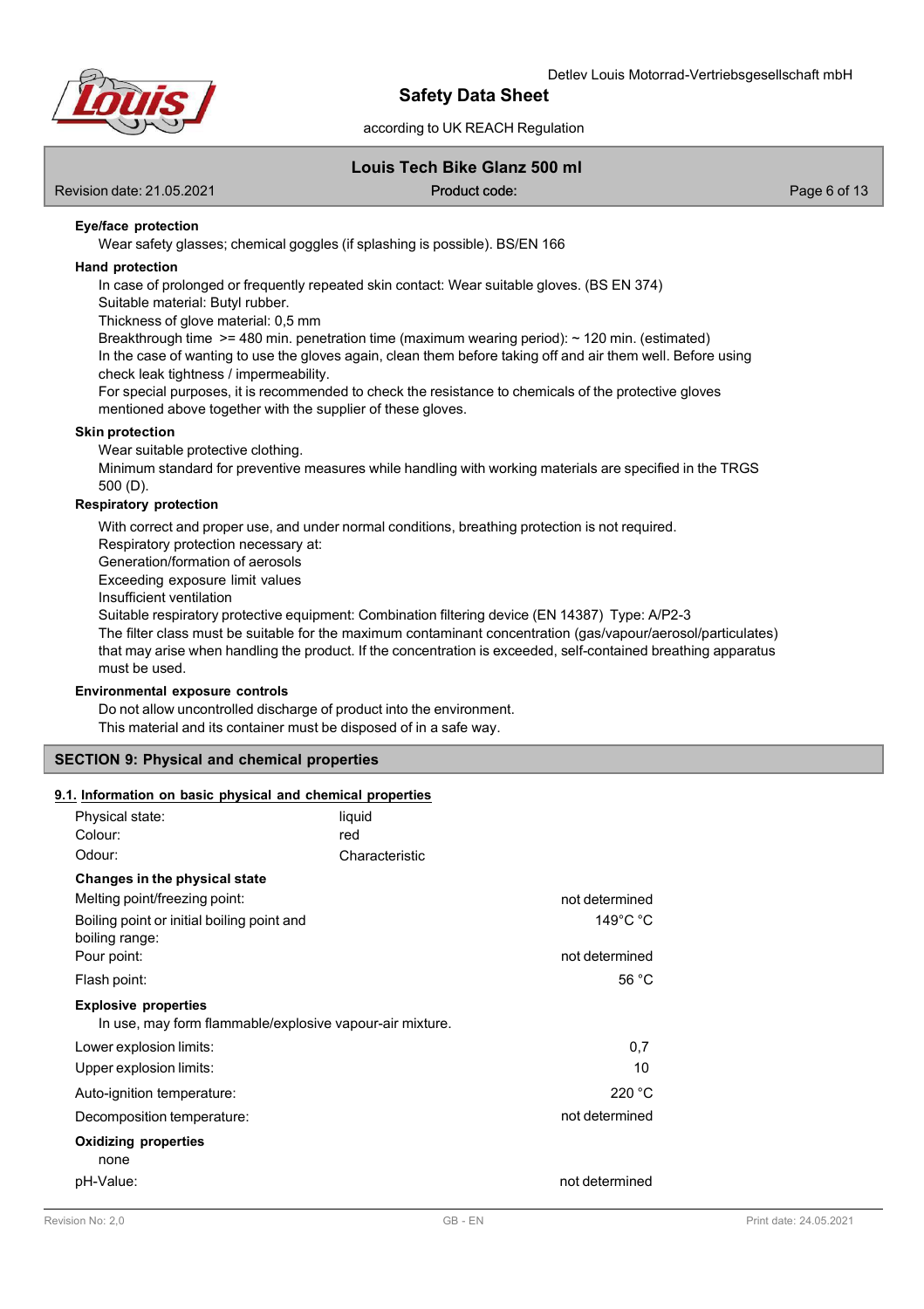

# according to UK REACH Regulation

| Louis Tech Bike Glanz 500 ml                       |                           |              |  |  |  |  |
|----------------------------------------------------|---------------------------|--------------|--|--|--|--|
| Revision date: 21.05.2021                          | Product code:             | Page 7 of 13 |  |  |  |  |
| Viscosity / dynamic:<br>(at 40 $^{\circ}$ C)       | not determined            |              |  |  |  |  |
| Viscosity / kinematic:<br>(at 40 $^{\circ}$ C)     | 11,22 $mm2/s$             |              |  |  |  |  |
| Flow time:                                         | not determined            |              |  |  |  |  |
| Water solubility:                                  | insoluble                 |              |  |  |  |  |
| Solubility in other solvents<br>not determined     |                           |              |  |  |  |  |
| Vapour pressure:<br>(at 50 $^{\circ}$ C)           | 10 <sub>hPa</sub>         |              |  |  |  |  |
| Density (at 20 °C):                                | $0,882$ g/cm <sup>3</sup> |              |  |  |  |  |
| Relative vapour density:                           | not determined            |              |  |  |  |  |
| 9.2. Other information                             |                           |              |  |  |  |  |
| Information with regard to physical hazard classes |                           |              |  |  |  |  |
| Sustaining combustion:                             | No data available         |              |  |  |  |  |
| Other safety characteristics                       |                           |              |  |  |  |  |
| Solvent separation test:                           | not determined            |              |  |  |  |  |
| Solvent content:                                   | not determined            |              |  |  |  |  |
| Solid content:                                     | not determined            |              |  |  |  |  |
| Evaporation rate:                                  | not determined            |              |  |  |  |  |
| <b>Further Information</b>                         |                           |              |  |  |  |  |

# **SECTION 10: Stability and reactivity**

# **10.1. Reactivity**

No information available.

# **10.2. Chemical stability**

The mixture is chemically stable under recommended conditions of storage, use and temperature.

# **10.3. Possibility of hazardous reactions**

No hazardous reaction when handled and stored according to provisions. Refer to chapter 10.5.

# **10.4. Conditions to avoid**

Keep away from heat. Protect against direct sunlight. Keep away from sources of ignition. - No smoking. In use may form flammable/explosive vapour-air mixture. Heating causes rise in pressure with risk of bursting.

# **10.5. Incompatible materials**

Materials to avoid: Oxidizing agents, strong. Reducing agents, strong. Strong acid. strong alkalis.

# **10.6. Hazardous decomposition products**

Does not decompose when used for intended uses. Can be released in case of fire: Gas/vapours, irritant. Carbon monoxide Carbon dioxide (CO2).

### **SECTION 11: Toxicological information**

### **11.1. Information on hazard classes as defined in GB CLP Regulation**

# **Toxicocinetics, metabolism and distribution**

No information available.

### **Acute toxicity**

Based on available data, the classification criteria are not met. The product has not been tested.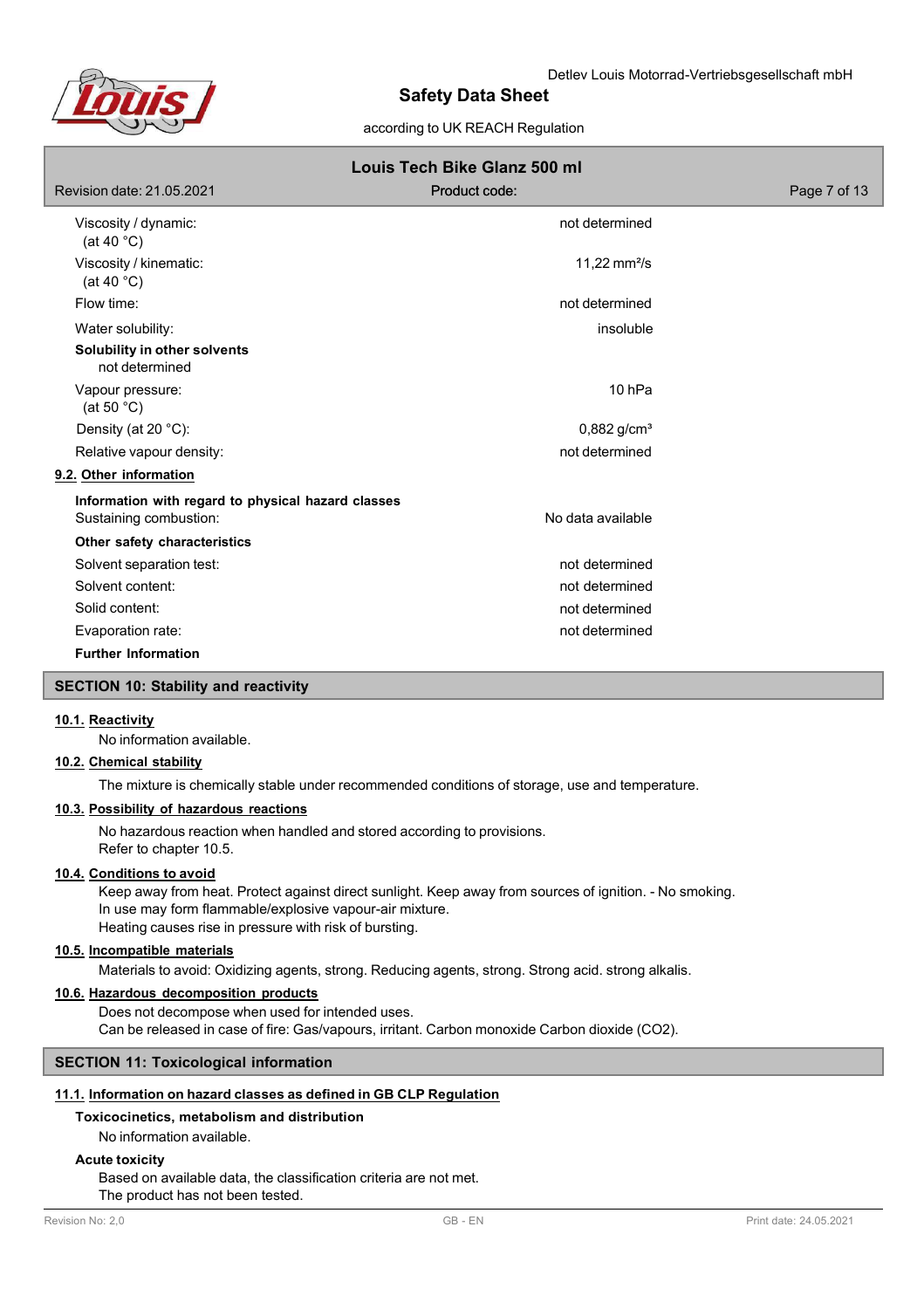

according to UK REACH Regulation

# **Louis Tech Bike Glanz 500 ml**

Revision date: 21.05.2021 code: Product code: Product code: Page 8 of 13

Product code:

| CAS No    | Chemical name           |               |                     |            |                     |                           |  |  |
|-----------|-------------------------|---------------|---------------------|------------|---------------------|---------------------------|--|--|
|           | Exposure route          | Dose          |                     | Species    | Source              | Method                    |  |  |
| 8006-64-2 | turpentine, oil         |               |                     |            |                     |                           |  |  |
|           | oral                    | LD50<br>mg/kg | > 500               | Rat.       | <b>ECHA Dossier</b> | <b>OECD Guideline 423</b> |  |  |
|           | dermal                  | LD50<br>mg/kg | > 2000              | <b>Rat</b> | <b>ECHA Dossier</b> | <b>WoE</b>                |  |  |
|           | inhalation (4 h) vapour | LC50          | $13,7 \text{ mg/l}$ | Rat        | <b>ECHA Dossier</b> | <b>OECD Guideline 403</b> |  |  |
|           | inhalation aerosol      | <b>ATE</b>    | $1,5 \text{ mg/l}$  |            |                     |                           |  |  |

#### **Irritation and corrosivity**

Causes skin irritation.

Causes serious eye irritation.

# **Sensitising effects**

May cause an allergic skin reaction. (turpentine, oil)

#### **Carcinogenic/mutagenic/toxic effects for reproduction**

Based on available data, the classification criteria are not met. turpentine, oil: Reproductive toxicity: NOAEL > 260 mg/Kg

Developmental toxicity/teratogenicity: NOAEL > 560 mg/kg

Method: Bacterial Reverse Mutation Assay

Method: OECD Guideline 473 (In vitro Mammalian Chromosome Aberration Test)

Method: In vitro Mammalian Cell Gene Mutation Test

Result: negative.; Literature information: ECHA Dossier

### **STOT-single exposure**

Based on available data, the classification criteria are not met.

#### **STOT-repeated exposure**

Based on available data, the classification criteria are not met.

turpentine, oil:

Subchronic inhalative toxicity: Method: OECD Guideline 413; Species: Mouse ; Exposure time: 90d, Result: NOAEL = 50 ppm; Literature information: ECHA Dossier

#### **Aspiration hazard**

May be fatal if swallowed and enters airways.

### **Specific effects in experiment on an animal**

There are no data available on the preparation/mixture itself.

#### **11.2. Information on other hazards**

#### **Endocrine disrupting properties**

No data available.

### **Further information**

Solvent:

Symptoms: Depression of the central nervous system. Liver and kidney damage. drowsiness. vomiting. Nausea. Dizziness. unconsciousness. Impaired consciousness. Intoxication. erythema (redness)

### **SECTION 12: Ecological information**

#### **12.1. Toxicity**

The product has not been tested.

| CAS No    | Chemical name    |      |                   |         |        |
|-----------|------------------|------|-------------------|---------|--------|
|           | Aquatic toxicity | Dose | [h]   [d] Species | 'Source | Method |
| 8006-64-2 | turpentine, oil  |      |                   |         |        |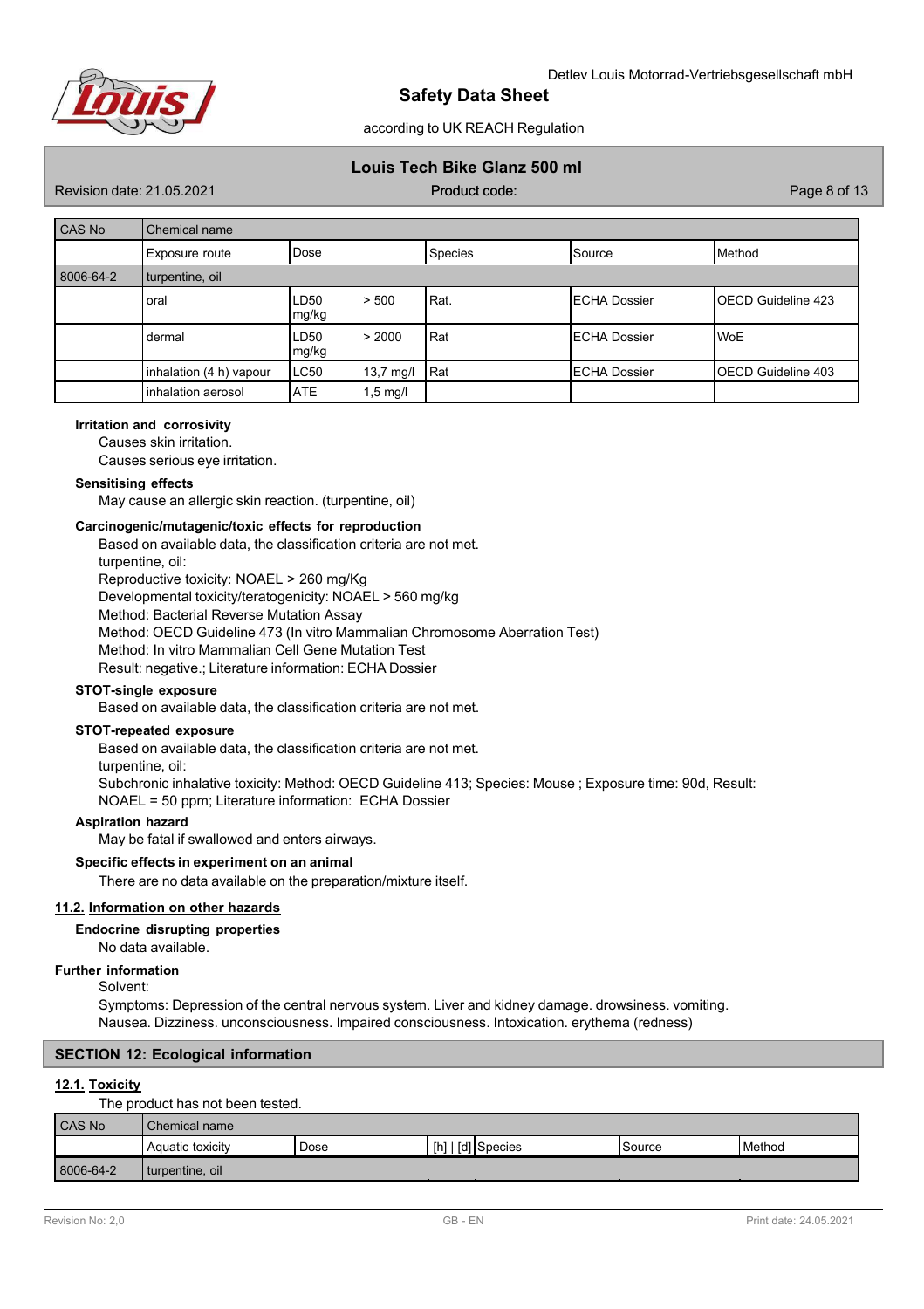

according to UK REACH Regulation

| Louis Tech Bike Glanz 500 ml |  |  |  |  |  |  |
|------------------------------|--|--|--|--|--|--|
|------------------------------|--|--|--|--|--|--|

| Revision date: 21.05.2021 |                           |                    | Product code: |                                                              |                     | Page 9 of 13                 |
|---------------------------|---------------------------|--------------------|---------------|--------------------------------------------------------------|---------------------|------------------------------|
| Acute fish toxicity       | <b>LL50</b>               | 29 mg/l            |               | 96 h Danio rerio                                             | <b>ECHA Dossier</b> | <b>OECD</b> Guideline<br>203 |
| Acute algae toxicity      | ErC <sub>50</sub><br>mg/l | 16,4               |               | 72 hDesmodesmus<br>subspicatus                               | <b>ECHA Dossier</b> | <b>OECD Guideline</b><br>201 |
| Acute crustacea toxicity  | <b>EL50</b>               | $8,8 \text{ mg/l}$ |               | 48 h Daphnia magna                                           | <b>ECHA Dossier</b> | <b>OECD Guideline</b><br>202 |
| Crustacea toxicity        | <b>NOEC</b><br>mg/l       | > 0.3              |               | 21 dDaphnia magna                                            | <b>ECHA Dossier</b> | <b>OECD</b> Guideline<br>211 |
| Acute bacteria toxicity   | $(736 \text{ mg/l})$      |                    |               | 3 hactivated sludge of a<br>predominantly<br>domestic sewage | <b>ECHA Dossier</b> | <b>OECD Guideline</b><br>209 |

# **12.2. Persistence and degradability**

The product has not been tested.

| <b>CAS No</b> | Chemical name                                                                          |  |  |  |
|---------------|----------------------------------------------------------------------------------------|--|--|--|
|               | Method<br>Value<br>Source                                                              |  |  |  |
|               | Evaluation                                                                             |  |  |  |
| 8006-64-2     | turpentine, oil                                                                        |  |  |  |
|               | OECD 301F / ISO 9408 / EEC 92/69 annex V, C.4-D<br>71.7 %<br><b>ECHA Dossier</b><br>28 |  |  |  |
|               | Easily biodegradable (concerning to the criteria of the OECD)                          |  |  |  |
|               | OECD 301B/ ISO 9439/ EEC 92/69/V, C.4-C<br>52<br>28<br><b>ECHA Dossier</b>             |  |  |  |
|               | Not readily biodegradable (according to OECD criteria)                                 |  |  |  |

# **12.3. Bioaccumulative potential**

The product has not been tested.

# **Partition coefficient n-octanol/water**

| CAS No    | Chemical<br>name  | Log Pow<br>$\cdot$ $\cdot$ |
|-----------|-------------------|----------------------------|
| 8006-64-2 | turpentine,<br>ΟI | 4,425                      |

**BCF**

| <b>CAS No</b> | Chemical name               | <b>BCF</b> | $\sqrt{2}$<br>Species | Source                 |
|---------------|-----------------------------|------------|-----------------------|------------------------|
| 8006-64-2     | turpentine,<br>ΟI<br>$\sim$ | 3,091      |                       | <b>ECHA</b><br>Dossier |

# **12.4. Mobility in soil**

No data available.

# **12.5. Results of PBT and vPvB assessment**

The substances in the mixture do not meet the PBT/vPvB criteria according to REACH, annex XIII.

### **12.6. Endocrine disrupting properties**

No data available.

**12.7. Other adverse effects**

No data available.

# **Further information**

Do not allow to enter into surface water or drains.

### **SECTION 13: Disposal considerations**

# **13.1. Waste treatment methods**

#### **Disposal recommendations**

Dispose of waste according to applicable legislation. Consult the local waste disposal expert about waste disposal. Non-contaminated packages may be recycled. According to (EWC) European Waste Catalogue, allocation of waste identity numbers/waste descriptions must be carried out in a specific way for every industry and process.

Control report for waste code/ waste marking according to (EWC) European Waste Catalogue: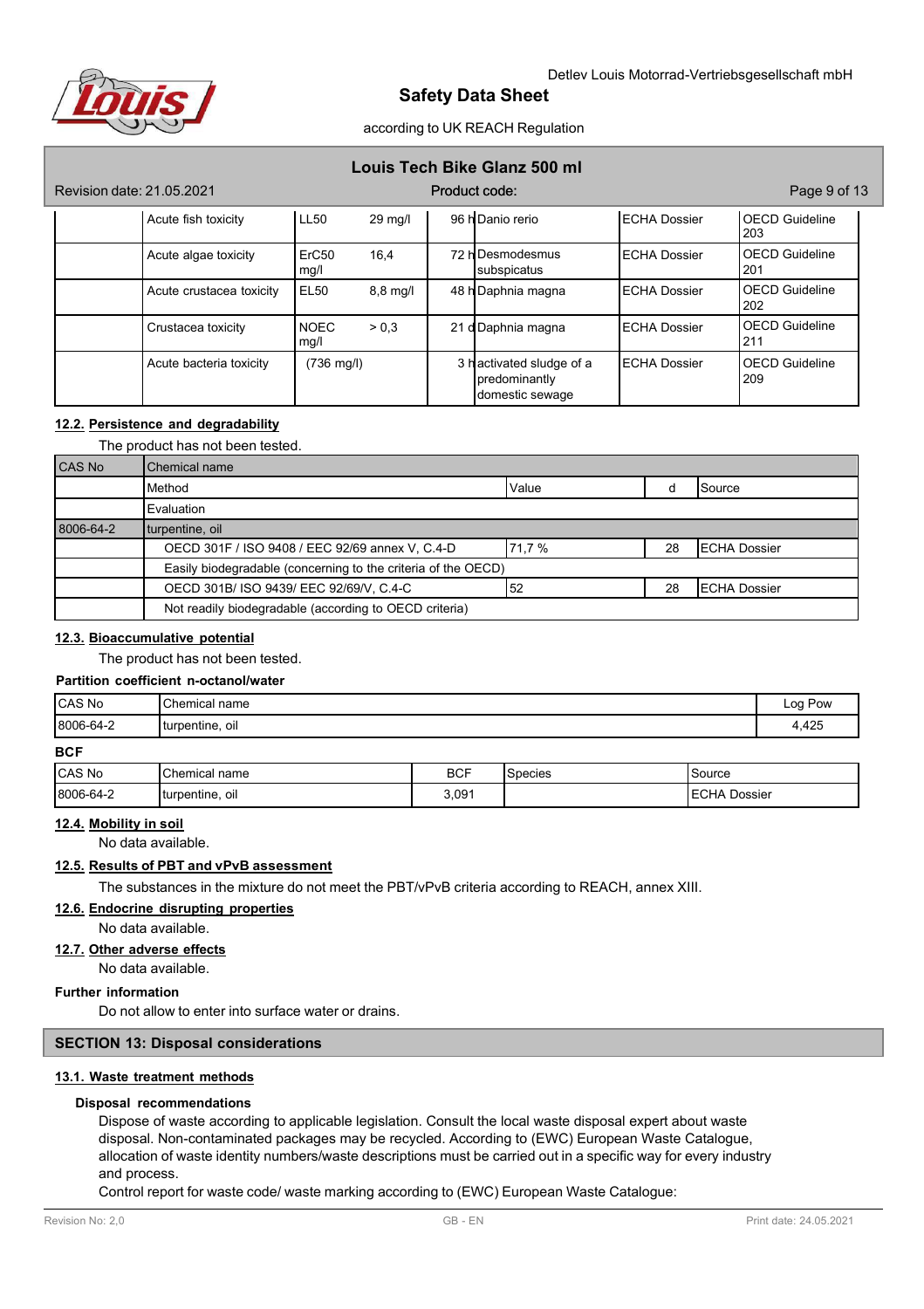

# according to UK REACH Regulation

# **Louis Tech Bike Glanz 500 ml**

Revision date: 21.05.2021 **Code:** Product code: Product code: Product code: Page 10 of 13

Product code:

#### **List of Wastes Code - residues/unused products**

130205 OIL WASTES AND WASTES OF LIQUID FUELS (EXCEPT EDIBLE OILS, AND THOSE IN CHAPTERS 05, 12 AND 19); waste engine, gear and lubricating oils; mineral-based non-chlorinated engine, gear and lubricating oils; hazardous waste

# **List of Wastes Code - used product**

130205 OIL WASTES AND WASTES OF LIQUID FUELS (EXCEPT EDIBLE OILS, AND THOSE IN CHAPTERS 05, 12 AND 19); waste engine, gear and lubricating oils; mineral-based non-chlorinated engine, gear and lubricating oils; hazardous waste

#### **List of Wastes Code - contaminated packaging**

150110 WASTE PACKAGING; ABSORBENTS, WIPING CLOTHS, FILTER MATERIALS AND PROTECTIVE CLOTHING NOT OTHERWISE SPECIFIED; packaging (including separately collected municipal packaging waste); packaging containing residues of or contaminated by hazardous substances; hazardous waste

# **Contaminated packaging**

Handle contaminated packages in the same way as the substance itself.

### **SECTION 14: Transport information**

| Land transport (ADR/RID)                    |                   |
|---------------------------------------------|-------------------|
| 14.1. UN number:                            | <b>UN 1299</b>    |
| 14.2. UN proper shipping name:              | <b>TURPENTINE</b> |
| 14.3. Transport hazard class(es):           | 3                 |
| 14.4. Packing group:                        | Ш                 |
| Hazard label:                               | 3                 |
|                                             |                   |
|                                             |                   |
|                                             |                   |
| Classification code:                        | F <sub>1</sub>    |
| Limited quantity:                           | 51                |
| Excepted quantity:                          | F <sub>1</sub>    |
| Transport category:                         | 3                 |
| Hazard No:                                  | 30                |
| Tunnel restriction code:                    | D/F               |
| Inland waterways transport (ADN)            |                   |
|                                             |                   |
| 14.1. UN number:                            | UN 1299           |
| 14.2. UN proper shipping name:              | <b>TURPENTINE</b> |
| 14.3. Transport hazard class(es):           | 3                 |
| 14.4. Packing group:                        | Ш                 |
| Hazard label:                               | 3                 |
|                                             |                   |
|                                             |                   |
|                                             |                   |
| Classification code:                        | F <sub>1</sub>    |
| Limited quantity:                           | 5L                |
| Excepted quantity:                          | F <sub>1</sub>    |
|                                             |                   |
| Marine transport (IMDG)<br>14.1. UN number: | <b>UN 1299</b>    |
| 14.2. UN proper shipping name:              | <b>TURPENTINE</b> |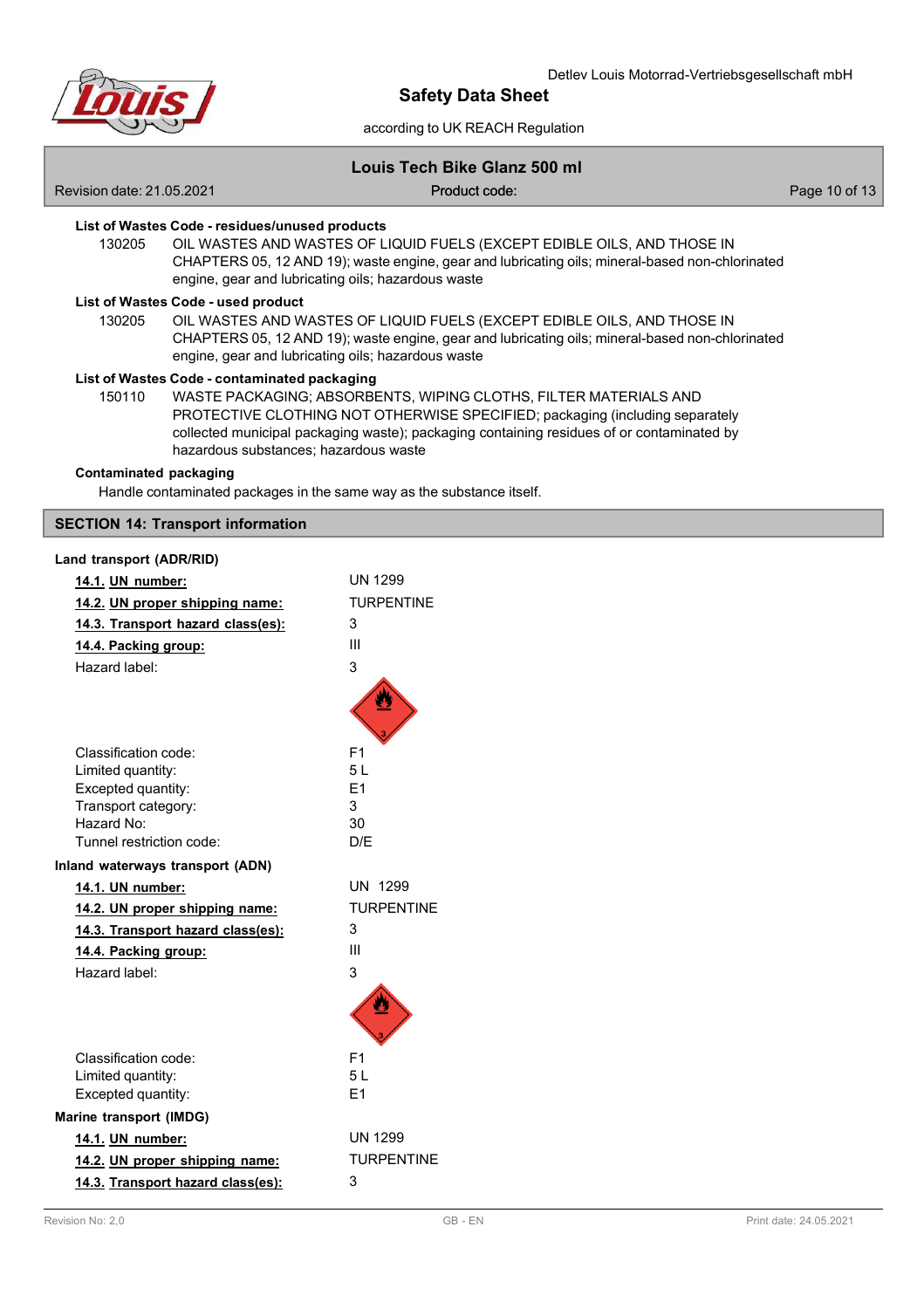

### Detlev Louis Motorrad-Vertriebsgesellschaft mbH

# **Safety Data Sheet**

according to UK REACH Regulation

|                                                                                                                                                                                                  | Louis Tech Bike Glanz 500 ml                                                                         |               |  |  |
|--------------------------------------------------------------------------------------------------------------------------------------------------------------------------------------------------|------------------------------------------------------------------------------------------------------|---------------|--|--|
| Revision date: 21.05.2021                                                                                                                                                                        | Product code:                                                                                        | Page 11 of 13 |  |  |
| 14.4. Packing group:                                                                                                                                                                             | $\mathsf{III}$                                                                                       |               |  |  |
| Hazard label:                                                                                                                                                                                    | 3                                                                                                    |               |  |  |
|                                                                                                                                                                                                  |                                                                                                      |               |  |  |
| Marine pollutant:                                                                                                                                                                                | P                                                                                                    |               |  |  |
| <b>Special Provisions:</b>                                                                                                                                                                       |                                                                                                      |               |  |  |
| Limited quantity:<br>Excepted quantity:                                                                                                                                                          | 5L<br>E1                                                                                             |               |  |  |
| EmS:                                                                                                                                                                                             | $F-E$ , S-E                                                                                          |               |  |  |
| Air transport (ICAO-TI/IATA-DGR)                                                                                                                                                                 |                                                                                                      |               |  |  |
| 14.1. UN number:                                                                                                                                                                                 | <b>UN 1299</b>                                                                                       |               |  |  |
| 14.2. UN proper shipping name:                                                                                                                                                                   | <b>TURPENTINE</b>                                                                                    |               |  |  |
| 14.3. Transport hazard class(es):                                                                                                                                                                | 3                                                                                                    |               |  |  |
| 14.4. Packing group:                                                                                                                                                                             | $\mathbf{III}$                                                                                       |               |  |  |
| Hazard label:                                                                                                                                                                                    | 3                                                                                                    |               |  |  |
|                                                                                                                                                                                                  |                                                                                                      |               |  |  |
| Limited quantity Passenger:                                                                                                                                                                      | 10L                                                                                                  |               |  |  |
| Passenger LQ:                                                                                                                                                                                    | Y344                                                                                                 |               |  |  |
| Excepted quantity:<br>IATA-packing instructions - Passenger:                                                                                                                                     | E <sub>1</sub><br>355                                                                                |               |  |  |
| IATA-max. quantity - Passenger:                                                                                                                                                                  | 60L                                                                                                  |               |  |  |
| IATA-packing instructions - Cargo:                                                                                                                                                               | 366                                                                                                  |               |  |  |
| IATA-max. quantity - Cargo:                                                                                                                                                                      | 220L                                                                                                 |               |  |  |
| 14.5. Environmental hazards                                                                                                                                                                      |                                                                                                      |               |  |  |
| <b>ENVIRONMENTALLY HAZARDOUS:</b>                                                                                                                                                                | No                                                                                                   |               |  |  |
| 14.6. Special precautions for user<br>See section 8.                                                                                                                                             |                                                                                                      |               |  |  |
| 14.7. Maritime transport in bulk according to IMO instruments                                                                                                                                    |                                                                                                      |               |  |  |
| not relevant.                                                                                                                                                                                    |                                                                                                      |               |  |  |
| <b>SECTION 15: Regulatory information</b>                                                                                                                                                        |                                                                                                      |               |  |  |
|                                                                                                                                                                                                  | 15.1. Safety, health and environmental regulations/legislation specific for the substance or mixture |               |  |  |
| EU regulatory information                                                                                                                                                                        |                                                                                                      |               |  |  |
| Restrictions on use (REACH, annex XVII):                                                                                                                                                         |                                                                                                      |               |  |  |
| Entry 3                                                                                                                                                                                          |                                                                                                      |               |  |  |
| 2010/75/EU (VOC):                                                                                                                                                                                | not determined                                                                                       |               |  |  |
| 2004/42/EC (VOC):                                                                                                                                                                                | not determined                                                                                       |               |  |  |
| Information according to 2012/18/EU<br>(SEVESO III):                                                                                                                                             | P5c FLAMMABLE LIQUIDS                                                                                |               |  |  |
| <b>Additional information</b>                                                                                                                                                                    |                                                                                                      |               |  |  |
| Safety Data Sheet according to Regulation (EC) No. 1907/2006 (amended by Regulation (EU) No 2020/878)<br>The mixture is classified as hazardous according to regulation (EC) No 1272/2008 [CLP]. |                                                                                                      |               |  |  |

REACH 1907/2006 Appendix XVII, No (mixture): 3, 40

# **National regulatory information**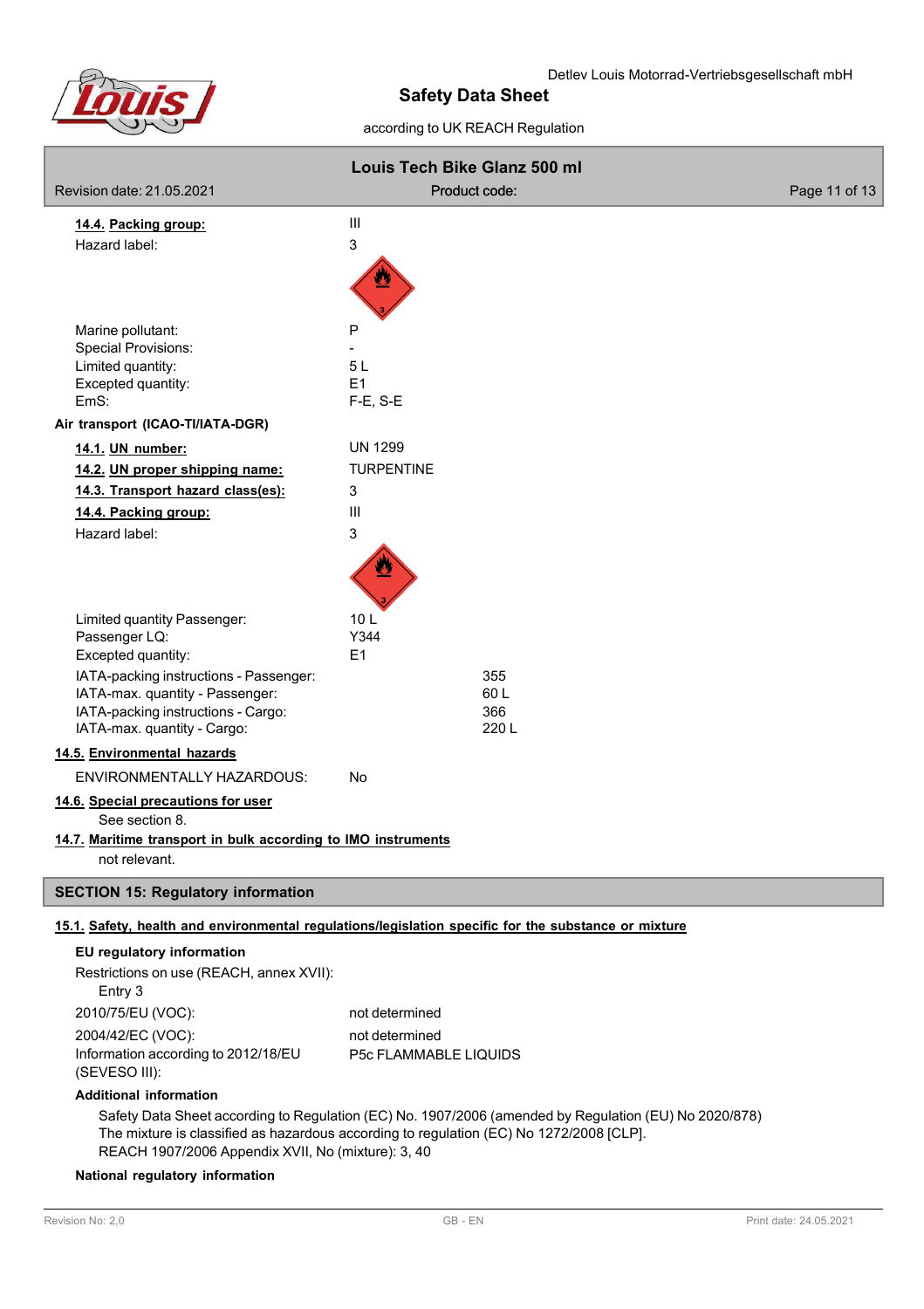

|                                                                   | according to UK REACH Regulation                                                                                      |               |  |  |
|-------------------------------------------------------------------|-----------------------------------------------------------------------------------------------------------------------|---------------|--|--|
| Louis Tech Bike Glanz 500 ml                                      |                                                                                                                       |               |  |  |
| Revision date: 21.05.2021                                         | Product code:                                                                                                         | Page 12 of 13 |  |  |
| Employment restrictions:                                          | Observe restrictions to employment for juveniles according to the 'juvenile<br>work protection guideline' (94/33/EC). |               |  |  |
| Water hazard class (D):                                           | 2 - obviously hazardous to water                                                                                      |               |  |  |
| 15.2. Chemical safety assessment                                  |                                                                                                                       |               |  |  |
|                                                                   | For the following substances of this mixture a chemical safety assessment has been carried out:                       |               |  |  |
| <b>SECTION 16: Other information</b>                              |                                                                                                                       |               |  |  |
| <b>Changes</b>                                                    |                                                                                                                       |               |  |  |
| Rev. 1,00; 22.10.2011                                             |                                                                                                                       |               |  |  |
| Rev. 1,01; 31.01.2012                                             |                                                                                                                       |               |  |  |
| Rev. 1,02; 27.04.2012                                             |                                                                                                                       |               |  |  |
| Rev. 1, 10; 25.11.2015, Indication of changes: chapter: 1-16.     |                                                                                                                       |               |  |  |
| Rev. 1,20; 25.09.2018, Indication of changes: chapter: 1-16.      |                                                                                                                       |               |  |  |
| Rev. 1,30; 19.10.2018, Indication of changes: chapter: 2,3.       |                                                                                                                       |               |  |  |
|                                                                   | Rev. 2,00; 21.05.2021, Indication of changes: chapter: 1-3, 6-12, 15, 16                                              |               |  |  |
| Abbreviations and acronyms                                        |                                                                                                                       |               |  |  |
|                                                                   | ADR: Accord européen sur le transport des marchandises dangereuses par Route (European Agreement                      |               |  |  |
| concerning the International Carriage of Dangerous Goods by Road) |                                                                                                                       |               |  |  |
| <b>CAS: Chemical Abstracts Service</b>                            |                                                                                                                       |               |  |  |

CLP: Classification, Labelling and Packaging of substances and mixtures

DNEL: Derived No Effect Level

d: day(s)

EINECS: European INventory of Existing Commercial chemical Substances

ELINCS: European LIst of Notified Chemical Substances

ECHA: European Chemicals Agency

EWC: European Waste Catalogue

IARC: INTERNATIONAL AGENCY FOR RESEARCH ON CANCER

IMDG: International Maritime Code for Dangerous Goods

IATA: International Air Transport Association

IATA-DGR: Dangerous Goods Regulations by the "International Air Transport Association" (IATA)

ICAO: International Civil Aviation Organization

ICAO-TI: Technical Instructions by the "International Civil Aviation Organization" (ICAO)

GHS: Globally Harmonized System of Classification and Labelling of Chemicals

GefStoffV: Gefahrstoffverordnung (Ordinance on Hazardous Substances, Germany)

h: hour

LOAEL: Lowest observed adverse effect level

LOAEC: Lowest observed adverse effect concentration

LC50: Lethal concentration, 50 percent

LD50: Lethal dose, 50 percent

NOAEL: No observed adverse effect level

NOAEC: No observed adverse effect concentration

NLP: No-Longer Polymers

N/A: not applicable

OECD: Organisation for Economic Co-operation and Development

PNEC: predicted no effect concentration

PBT: Persistent bioaccumulative toxic

RID: Règlement international concernant le transport des marchandises dangereuses par chemin de

fer (Regulations Concerning the International Transport of Dangerous Goods by Rail )

REACH: Registration, Evaluation, Authorisation of Chemicals

SVHC: substance of very high concern

TRGS: Technische Regeln für Gefahrstoffe

UN: United Nations

VOC: Volatile Organic Compounds